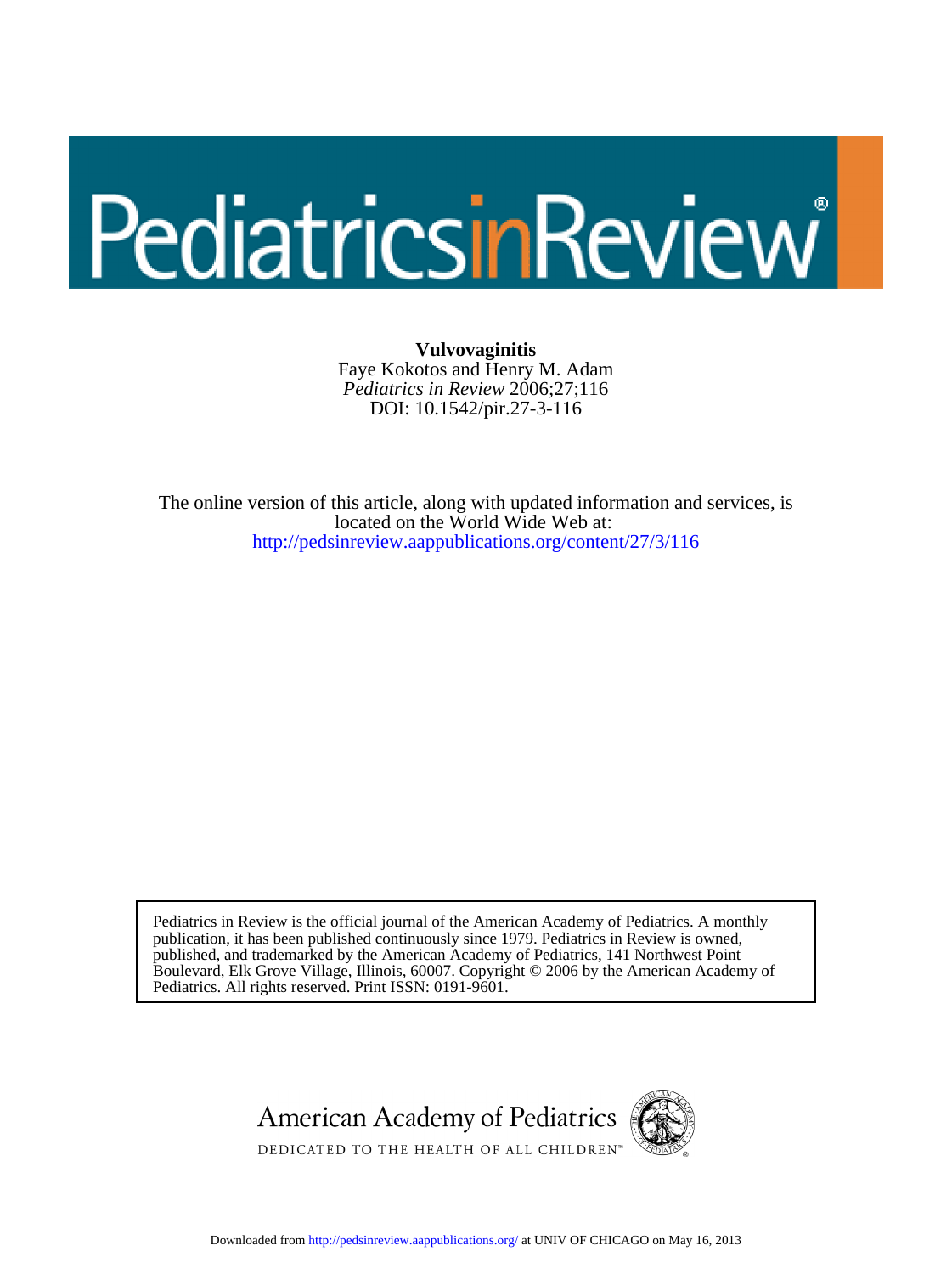#### **in brief**

## **In Brief**

## **Vulvovaginitis**

*Faye Kokotos, MD Children's Hospital at Montefiore Bronx, NY*

Author Disclosure Drs Kokotos and Adam did not disclose any financial relationships relevant to this In Brief.

- **Vulvovaginitis in the Child and Adolescent.** Vandeven AM, Emans SJ. *Pediatr Rev*. 1993;14:141–147
- **Pediatric Vulvovaginitis.** Farrington PF. *Clin Obstet Gynecol*. 1997;40: 135–140
- **Pruritus Vulvae in Prepubertal Children.** Paek SC, Merritt DF, Mallory SB. *J Am Acad Dermatol*. 2001;44: 795– 802
- **Vulvovaginitis During Childhood and Adolescence.** Koumantakis EE, Hassan EA, Deligeoroglou EK, Creatsas GK. *J Pediatr Adolesc Gynecol*. 1997;  $10:39 - 43$
- **Vaginitis in the Adolescent Patient.** Nyirjesy P. *Pediatr Clin North Am*. 1999;46:733–745
- **Common Office Problems in Pediatric Urology and Gynecology.** Brown MR, Cartwright PC, Snow BW. *Pediatr Clin North Am*. 1997;44:1091–1115

Vulvovaginitis is an inflammation of the vulva and vaginal tissues. The usual symptoms are discharge, discomfort, pain or pruritus, vulvar irritation, or burning on urination. With infants and young children, the parent may report a discharge on the diaper or panties, an abnormal vaginal odor, or redness of the vulva. The epidemiology and presentation of vulvovaginitis differ in prepubescent and adolescent girls. In childhood, the infection begins in the vulva, with secondary spread to the vagina; in adolescence, particularly after the onset of sexual intercourse, vaginal involvement is primary.

Young girls are particularly susceptible to vulvovaginitis. The genital area is close to the rectum, and without the labial fat pads and pubic hair that come with maturity, the vulva of a young child is unprotected. Vulvar skin is thin and particularly sensitive to trauma from scratching or rubbing or to exposure to irritants such as harsh soaps or bubble baths. The vaginal mucosa of young girls also is thin and relatively atrophic, and the vaginal cavity, with its neutral pH, warmth, and moisture, makes an excellent environment for bacterial growth. Children tend to have poor hygiene after urination and defecation, allowing pathogens to contaminate the vulva. Inadequate hand washing, especially after playing in dirt or sand, can add to irritation or bacterial contamination of the vulva. Tightfitting clothing, nonabsorbent underpants, and obesity also can contribute to vulvar irritation. Other risk factors for vulvovaginitis are an intravaginal foreign body and sexual abuse.

The first step in any evaluation is to take a history, which should be obtained from both the parent and from the child, if she is old enough. An adolescent should be interviewed alone. The history should include questions about itching, discharge (color, quantity, odor, consistency, and duration), dysuria, and redness as well as about perineal hygiene, exposure to irritants such as bubble baths and soaps, and the use of medications, either topically or systemically. Anal pruritus and any allergies or recent infection in the child or family can be relevant, as, obviously, is sexual activity in an adolescent. As

uncomfortable as the subject is, sexual abuse must be considered and the pertinent questions asked.

The physical examination should look for evidence of chronic illness or dermatologic disease. In children, the perineum and vulvar introitus can be inspected while the child is in the frog-leg (supine) position or knee-chest position. The labia can be retracted gently to allow visualization of the vagina. Any abnormality of the hymen should be documented if sexual abuse is suspected. If there is significant discharge, specimens should be collected with a sterile, saline-moistened swab for wet mount preparation, Gram stain, and culture. If sexual abuse is a consideration, appropriate cultures should be collected for forensic evidence. A saline-moistened calcium alginate swab is smaller and more comfortable for a prepubescent girl than a cotton-tipped swab. For a sexually active adolescent, a complete pelvic examination with speculum should be performed. When bleeding or malodorous discharge raises concern about a foreign body, an examination under anesthesia may be necessary if adequate visualization is not otherwise possible. If night-time pruritus suggests pinworms, the family can be instructed to apply the sticky side of adhesive tape to the perianal area to collect eggs for microscopic inspection.

Some 25% to 75% of vulvovaginitis in a pediatric practice is nonspecific, resulting from poor hygiene, improper wiping, vaginal voiding, tight panties, or irritation from bubble bath or harsh soap. Typically, the associated discharge is scanty, nonpurulent, mucoid, and nonodorous. Treatment involves improving hygiene with appropriate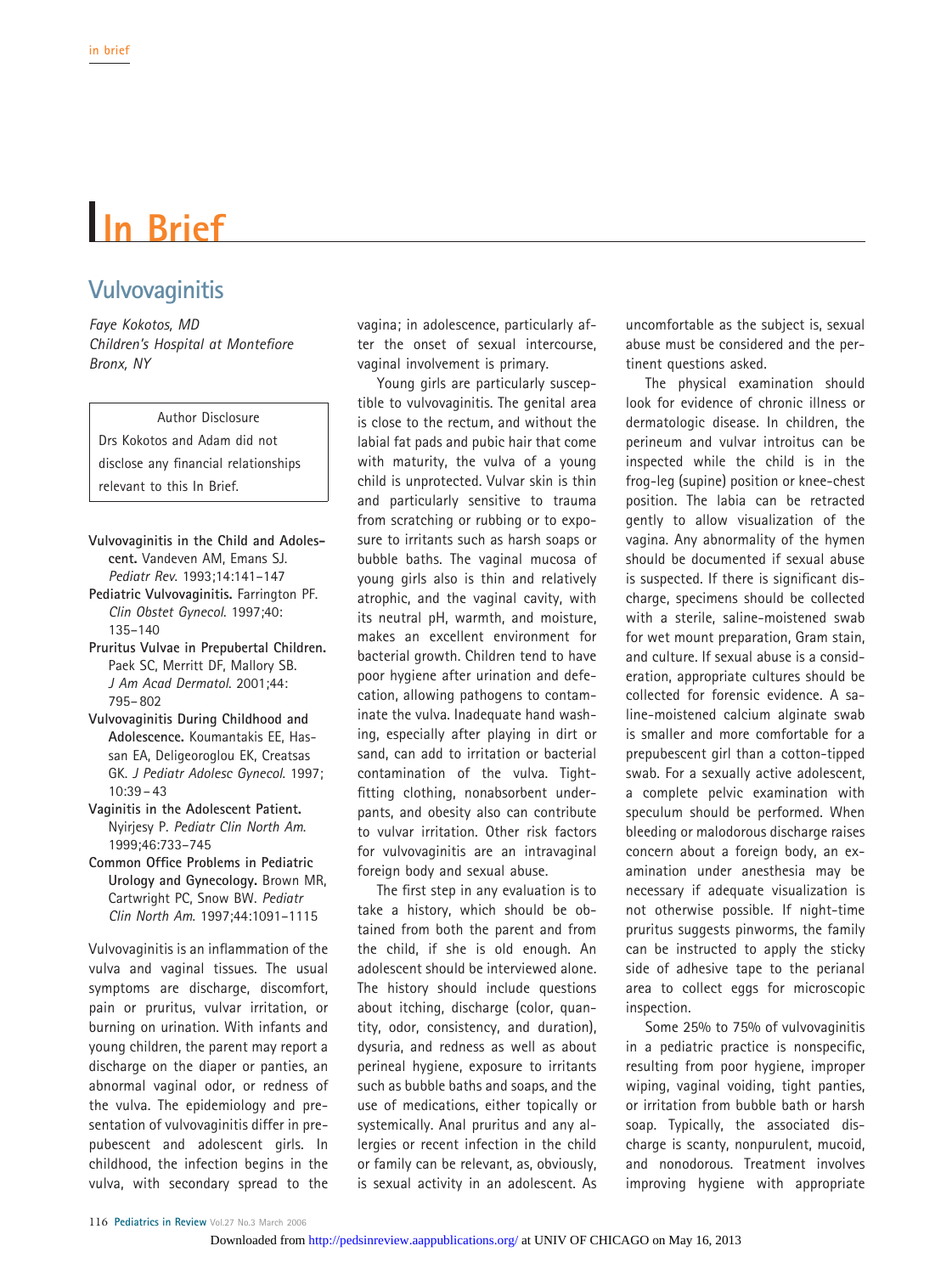hand washing, wiping from front to back, using loose cotton underpants and avoiding nylon tights or tightly fitting clothing, and eliminating chemical irritants. Sitz baths and bland emollients may offer symptomatic relief.

Bacterial vulvovaginitis most commonly results from poor hygiene in young girls and may be due to respiratory or enteric organisms. Among adolescents or prepubescent girls who have been abused, sexually transmitted organisms must be considered. Group A beta-hemolytic *Streptococcus* is the most common cause of infections among respiratory pathogens, usually presenting with an abrupt onset of a seropurulent discharge, pruritus, dysuria, and erythema and tenderness of the vulva. *S pneumoniae* and *Neisseria meningitidis* also have been associated with vulvovaginitis. *Staphylococcus aureus, Moraxella catarrhalis*, and *Haemophilus influenzae* can be normal flora, but also may cause active infection. *Shigella* sp are the most common of the enteric pathogens causing vulvovaginitis, with a mucopurulent bloody discharge often accompanied by diarrhea either in the patient or her family. Both *Escherichia coli* and *Yersinia enterocolitica* also have been associated with vulvovaginal infection. Treatment of bacterial infection consists of an appropriate antibiotic.

Candidal vulvovaginitis is common in the adolescent years and does occur, although less frequently, in prepubescent girls, often secondarily to a predisposing factor such as a recent course of antibiotics, diabetes mellitus, an immunodeficiency, or wearing of diapers. Usually, the patient complains of a nonodorous white discharge, pruritus, and dysuria. Physical findings typically are erythema and edema of the vulva and vaginal mucosa, with an adherent white discharge and, in severe cases, fissures and excoriations. In infants and

young girls, an erythematous perineal rash with satellite lesions is common. The classically described "cottage cheese" discharge actually is an unusual finding. The diagnosis can be confirmed by a wet mount preparation, to which 10% potassium hydroxide is applied, that shows characteristic pseudohyphae. Treatment consists of topical and, in severe or complicated cases, oral antifungal preparations.

For a young girl who has malodorous purulent discharge, especially if it is blood-tinged, a foreign body is the most common cause, usually toilet paper unintentionally placed in the vagina. Among adolescents, the most common foreign body is a forgotten tampon, which may cause a very malodorous discharge and vaginal ulcerations. Removal of a foreign body from a young girl may require sedation.

Pinworms (*Enterobius vermicularis*) are a common cause of perirectal and vulvar pruritus in children. Mature pinworms lay eggs at night around the anus and vulva. The diagnosis can be made by seeing the 1/2-inch long white, threadlike worms in the perianal region at night or by touching transparent adhesive tape to the perianal region to look for microscopic eggs. Treatment is 100 mg of oral mebendazole, repeated 2 weeks later to kill worms that may have hatched after the initial dose. Bedding and clothing should be laundered.

*Trichomonas vaginalis*, a protozoan, is an uncommon cause of vulvovaginitis in children or adolescents unless they have been sexually abused or are sexually active. The presenting complaint is vaginal discharge, dysuria, and vulvar pruritus. The discharge typically is malodorous and may be yellow-green or frothy. Erythema of the genitals sometimes is accompanied by punctate hemorrhages of the vagina and cervix. The diagnosis is made by microscopic examination of a wet-mount preparation disclosing motile, flagellated, tearshaped organisms. Because trichomonal infection is sexually transmitted, its presence should raise concern about other sexually transmitted diseases. Metronidazole is the treatment of choice.

Both herpes simplex virus-1 and -2 can cause genital disease. Although perinatal transmission has been described as a cause of childhood genital herpes, infection occurs primarily through sexual contact and, in prepubescent girls, should raise concern about abuse. Patients complain of vaginal itching, dysuria, and local pain. Grouped vesicles on an erythematous base, with pain and erosions, are the typical physical finding. Viral culture confirms the diagnosis. Treatment is with oral acyclovir; sitz baths and topical emollients may be used for symptomatic relief.

Vulvovaginitis is common in pediatric practice. The differences in cause and presentation between prepubescent and adolescent girls should guide the evaluation. Diagnosis may lead to a specific therapy, but many times, especially with young children, the problem is nonspecific and related to poor hygiene or chemical irritants. Treatment must include education.

**Comment:** Just a reminder that human immunodeficiency virus (HIV) is a sexually transmitted infection, and when sexual abuse is considered in a child who has vulvovaginitis, HIV testing should be included in addition to appropriate cultures and serology for syphilis. Obviously, any adolescent who has sexually transmitted vaginitis also should be offered testing for HIV infection.

Pediatrics in Review Vol.27 No.3 March 2006 117

*Henry M. Adam, MD Editor, In Brief*